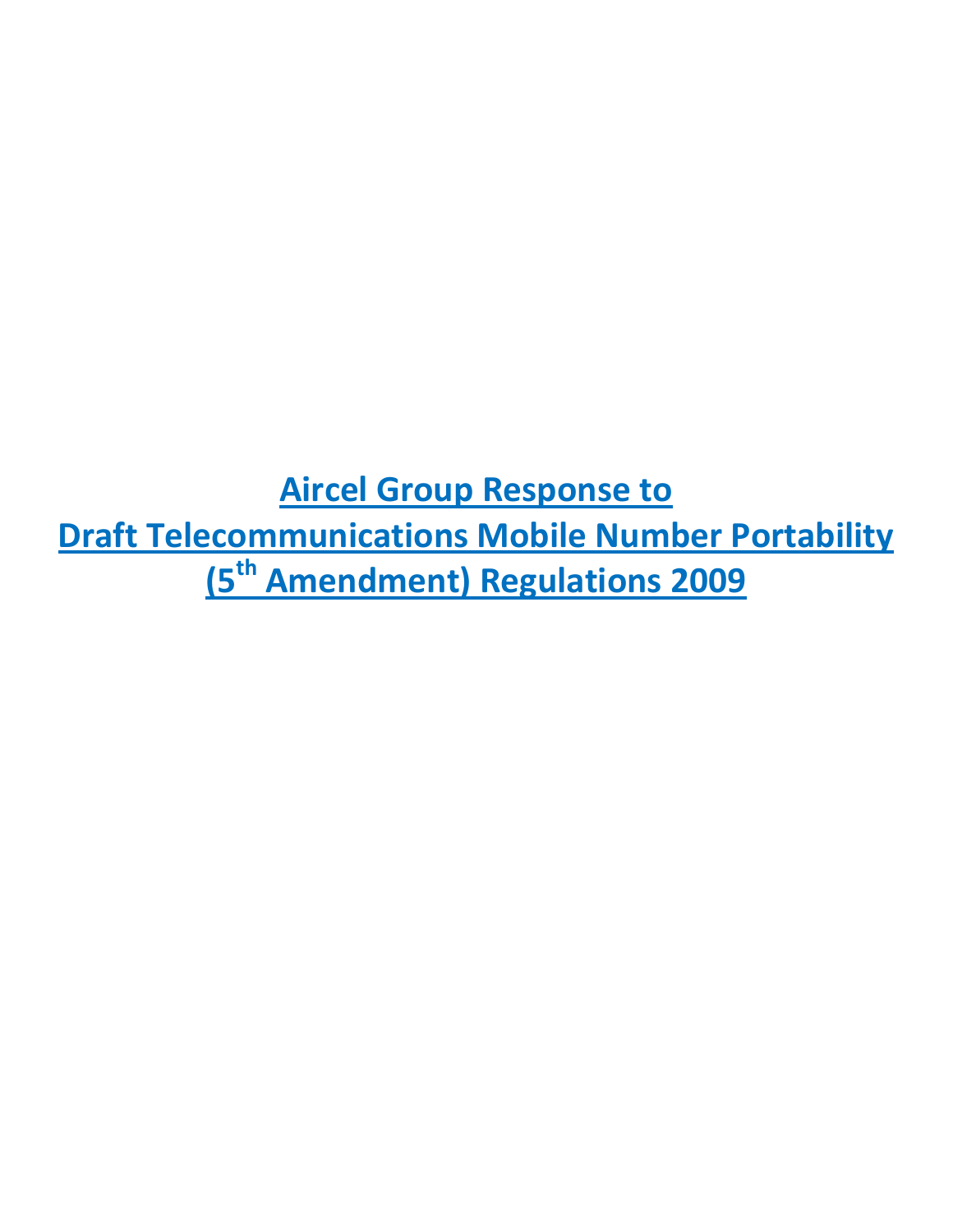# **Issues-wise Response**

## **Proposed Amendment 1:**

(ca) "Authorized Signatory" means the person authorised by a body corporate, form or any organization or body to make a request in writing for the porting of corporate mobile phone number allotted to such body corporate, firm or organisation or body;

(cb) "Corporate mobile number" means the mobile phone number allotted in the name of a body corporate, firm or any organization or body".

**Aircel Response:** We agree with the definitions.

#### **Proposed Amendment 2:**

a) Allotment of distinct identification code to Corporate Mobile number in subscriber database

**Aircel Response:** We understand that objective is limited to identify the corporate numbers through a separate category or code. This is available for company's internal purposes and all new Corporate Mobile numbers can be tagged under a separate category for meeting Regulation objective. Sanity check can be done on existing numbers available in said category, on best effort basis.

# b) Every Access Provider shall prefix the character 'C' to the Unique Porting code generated for porting of Corporate Mobile Number.

**Aircel Response:** While this may not be technically infeasible however, it would require significant changes to current MNP process, which is quite stable, for inter-linking it with other databases. It is pertinent to mention it would mean that every UPC generation request would get impacted as it will need to dip into other system for establishing it to be of corporate number or individual number.

Further, clarity would be required that whether character 'C' is to be prefixed to the Operator & Service area code or the unique number of the UPC.

This would take atleast 3 months to implement.

## **Proposed Amendment 3:**

No corporate mobile number shall be ported unless porting request is accompanied by an authorization letter (as per the specified format proposed by TRAI) issued by the Authorized signatory of the subscriber to whom such number has been allocated.

#### **Proposed Amendment 4:**

Every Recipient Operator shall on receipt of porting request ensure that CAF is accompanied by authorization letter from the authorized signatory of the subscriber of the corporate mobile number and forward within 24 hrs from the receipt of request, corporate mobile number and its UPC along with scanned copy of authorization letter to MNPSP.

## **Proposed Amendment 5:**

Donor Operator shall reject porting requests of corporate mobile number if the same is not accompanied by an authorization letter from the authorized signatory of the subscriber